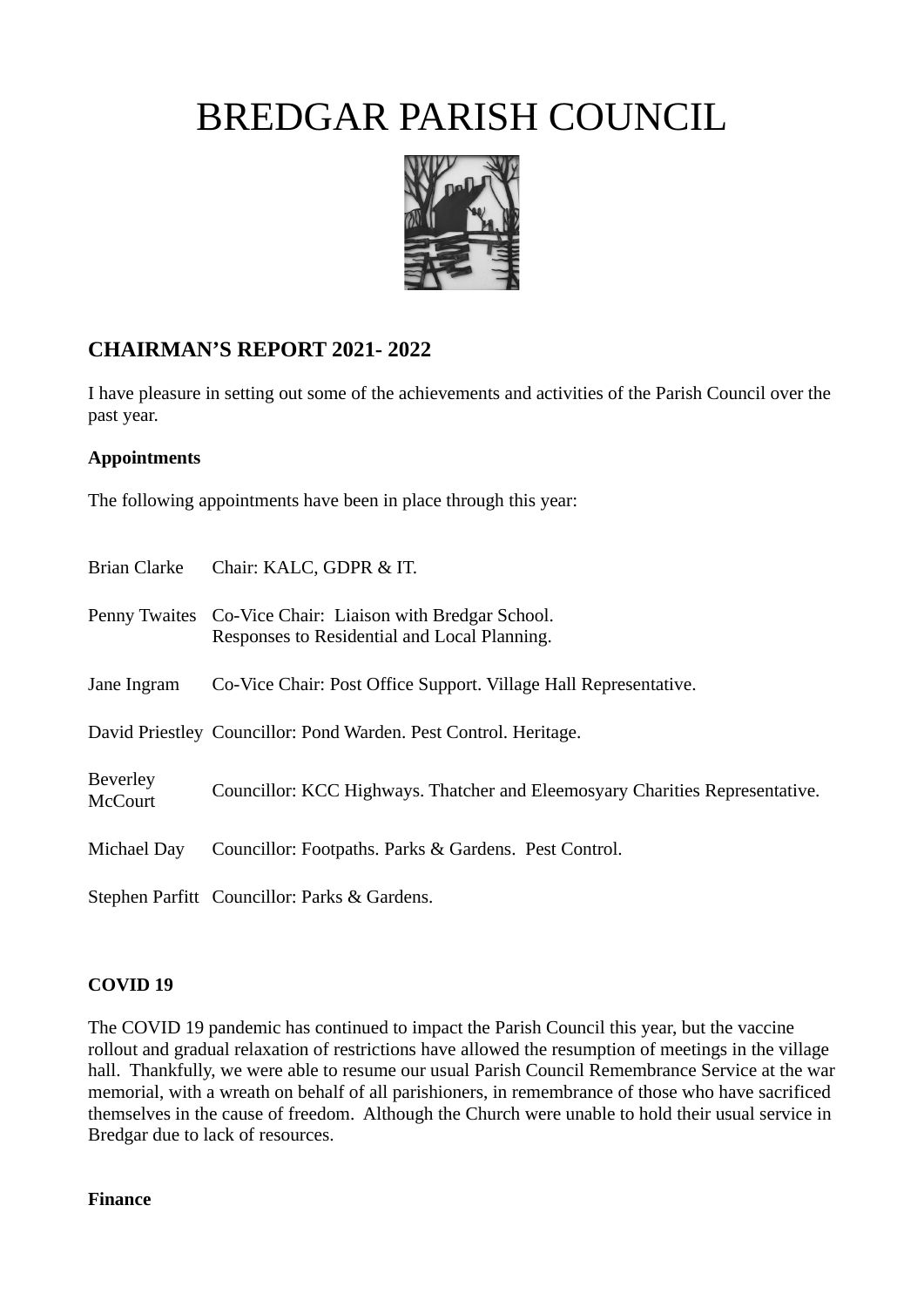

In order to maintain our income in line with rising prices the Parish Council levied a 4% increase in the parish precept this year. The Council has seen a general increase in the costs charged by our suppliers, but income from the cemetery has ensured that our finances remain sound.

#### **Planning**

Councillors have reviewed planning applications and submitted comments diligently during the year, working hard to give balanced and relevant views. In addition to responding to standard planning applications, we have put considerable resources into responding to a major planning application and a further Regulation 18 consultation on the Local Plan. Due to the importance and potential impact on the parish of both these cases, consultants were engaged to prepare and submit our responses.

We objected to the Highsted Park planning applications jointly with Rodmersham, Milstead and Bapchild and separately as BPC. These applications have a significant impact on Bredgar, with 9250 houses south and east of Sittingbourne, and a new junction on the M2 within our parish. The applications have subsequently been put on hold by SBC, pending required responses from the applicant.

SBC decided that a second Regulation 18 public consultation was required to complete a sound Local Plan. Due to the high government housing targets for Swale, delivering this Local Plan for the years up to 2038 is very challenging. There were at least ten potential sites for new housing put forward for consideration within our Parish. We submitted a parish response jointly with Rodmersham and Milstead Parish Councils and separately as BPC in November 2021. All responses are now being considered and we await the resulting revised Draft Local Plan.

We have continued to ask SBC Planning Enforcement for updates on the progress of the clearing of sites in Blind Mary's Lane. Unfortunately the impact of COVID and a lack of enforcement resources has resulted in little progress

The council remains a member of the 5 Parishes Group but there have been no meetings this year. The new SBC Western Area Committee Meetings now provide an alternative forum for joint parish discussions. We have successfully lobbied for a review of the Bredgar Conservation Area in that meeting and expect it to be started in the coming year.

Unfortunately due to illness the Landscape Assessment Report, mentioned in my last annual report, has not yet been completed. If it does get completed it will be used as guidance and evidence, along with the updated Conservation Area Report, when the Parish Council considers future planning application impacting the Parish.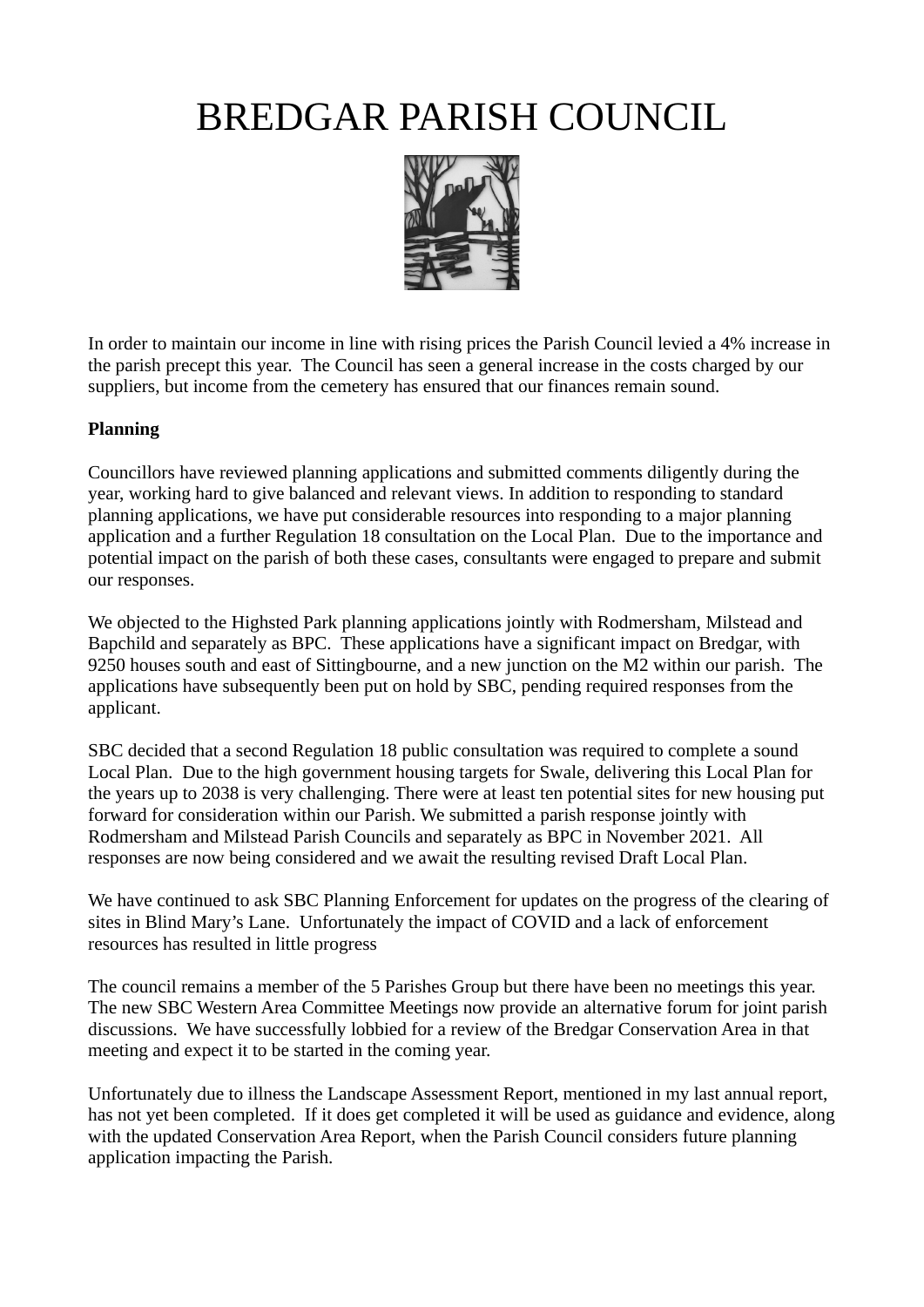

### **Projects**

There have not been any significant planned projects taken forward over the past year. However, heavy rain last June following a long dry spell caused many fish to die in the pond. This was an extremely distressing event, with significant numbers of fish dying including large carp. Fish could be seen gasping for air at the surface of the pond. Our Pond Warden led our response to this event. Mid Kent Fisheries were quickly engaged to provide emergency aeration of the pond to limit further deaths. Then once the initial problem was overcome the Parish Council approved the purchase and installation of a new air pump as a permanent solution. This has been operating well and pumps air out though two diffusers located in bottom and middle of the pond. A parishioner assisted with the project by installing a secure cabinet to house the pump. The system should deliver less murky water and healthy fish.

We have looked into providing mains water supply in the cemetery following complaints from visitors. Unfortunately the costs were extremely high and therefore it was decided we should keep the existing rainwater system.

Completion of the cemetery railings repairs has been delayed due to the availability of the blacksmith. We hope, finally to install four replacement sections by the end of May before the Queen's Platinum Jubilee weekend.

Since late last year the Parish Council have been working closely with other village groups to ensure that there is a village celebration for the Queen's Platinum Jubilee weekend. This is now secured with planning at an advance stage for a 'Bring your own Picnic' street party around the Church, School and Village Hall area of Bexon Lane, with live music, classic car display, and other attractions. The Parish Council will be marshalling parking for the event in the Recreation Ground and with the History Society displaying memories of the Queen's Coronation in Bredgar.

### **Maintenance of the Village**

Grass cutting (soft landscaping) and maintenance of border areas continue to be one of our main costs and core services. A gardener provides regular weeding and maintenance in border areas and Jubilee Garden. The war memorial flower tubs have been looking splendid and well maintained for us voluntarily by one of our parishioners.

Fly tipping has continued to be a major issue in the parish over the last year. The Parish Council, led on this topic by Councillor Parfitt, has been very active with the support of many residents in reporting and having the fly tipping removed. In September we held another village litter pick that was again well supported by parishioners.